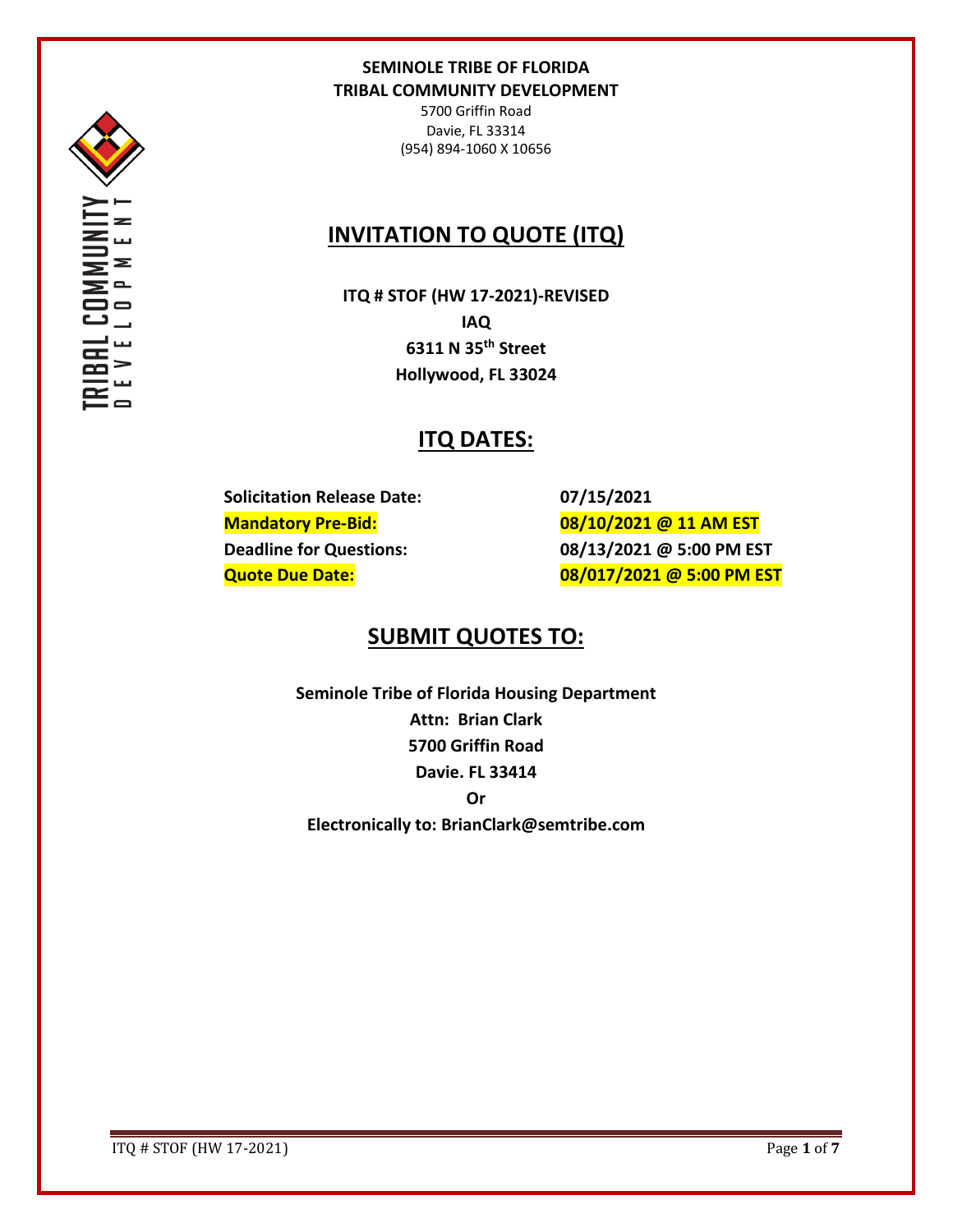5700 Griffin Road Davie, FL 33314 (954) 894-1060 X 10656

## **SECTION 1: INTRODUCTION AND INSTRUCTIONS**

#### **1.0 INTRODUCTION**

This ITQ provides prospective firms with sufficient information to enable them to prepare and submit quotes to the Seminole Tribe of Florida Housing Department (STOFHD) for The STOFHD is initiating this competitive ITQ to qualified Vendors who are in the business of providing General Contractor Services, capable of completing numerous job functions/services in a timely manner and therefore, seeks to enter into an Agreement with that Vendor.

### **1.1 INSTRUCTIONS**

This Invitation To Quote (ITQ) contains the instructions governing the quotes to be submitted and the material to be included therein; as well as any mandatory requirements that must be met to be eligible for consideration. All requests for clarification and/or any additional questions regarding this ITQ must be submitted via email to:brianclark@semtribe.com

Seminole Tribe of Florida Housing Department

 ATTN: **Brian Clark 5700 Griffin Road Davie, FL 33314**

A mandatory pre-bid meeting at the home is scheduled for **08/10/2021 @ 11 AM EST**

**Only those emailed or sealed quotes received in the Hollywood Housing Department office on or before the Due Date and time will be eligible for consideration. Any quote received after the Due Date and time, regardless of the method of delivery, will be discarded**.

The STOFHD hereby notifies all bidders that if your quote is selected, you will be required to enter into a formal contract with the Seminole Tribe of Florida for the services you are bidding. You will also be required to meet all company vendor, insurance and certification requirements.

The STOFHD reserves the right to reject any or all quotes, to waive formalities or informalities, and to award contract, either in whole or in part. The right is also reserved to select minority vendors and/or vendors with tribal member ownership.

All quotes submitted become the property of STOFHD upon receipt.

ITQ # STOF (HW 17-2021) Page **2** of **7**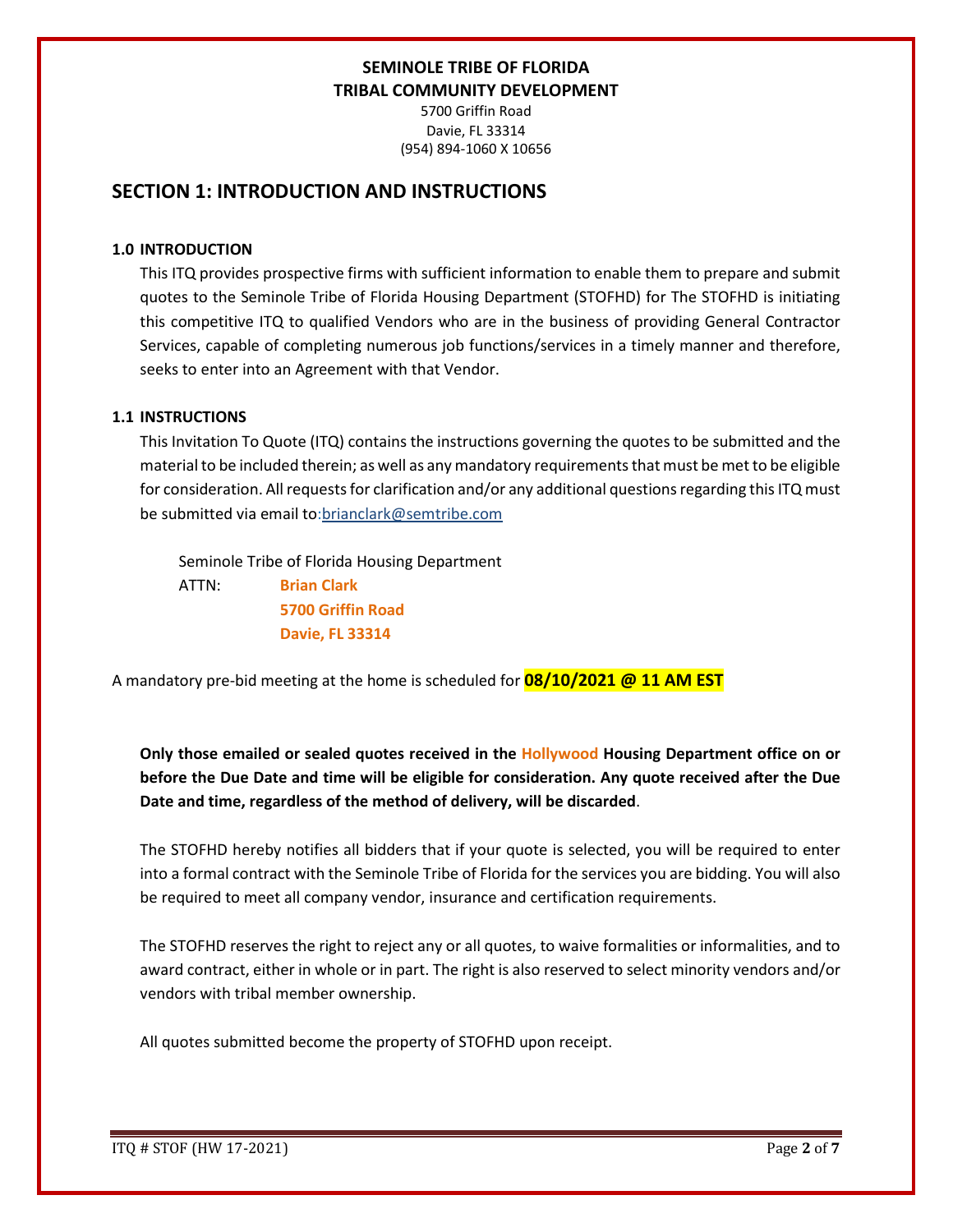5700 Griffin Road Davie, FL 33314 (954) 894-1060 X 10656

## **SECTION 2: GENERAL REQUIREMENTS**

#### **2.0 OBJECTIVE**

The objective of this ITQ is to provide sufficient information to enable qualified Respondents to submit written quotes. This ITQ is neither a contractual offer nor a commitment to purchase any products or services. All information contained in the quote must be legible. Any and all corrections and or erasures must be initialed. **Each quote shall be signed in ink by an authorized representative of the respondent**. The contents of the quote submitted by the successful respondent of the ITQ may become part of the contract awarded as a result of this solicitation.

#### **2.1 SCOPE OF WORK (SOW)**

The Scope-of-Work ("SOW") contained in the Attachments describes the services expected for a Contractor to provide the STOFHD. Respondent must ensure that all such services contained in the SOW are provided for in every particular and shall meet or exceed the level of quality, availability, features, functionality, frequency, accuracy, and performance.

The silence of specifications or requirements as to any detail contained in this document or any of the attachments or exhibits, or the apparent omission from any specifications or requirements, or a detailed description concerning any point, shall be regarded as meaning that only the best commercial practices shall prevail and that only material and workmanship of the finest quality are to be used. All interpretations of the Scope of Work shall be made on the basis of this statement.

#### **2.3 NOTIFICATION**

Each respondent submitting a quote in response to this ITQ will be notified by email as to acceptance or rejection of their quote. Release of notification email should be within sixty (60) days of the quote submission date. STOFHD reserves the right to delay this action if it is deemed to be in the best interests of STOFHD.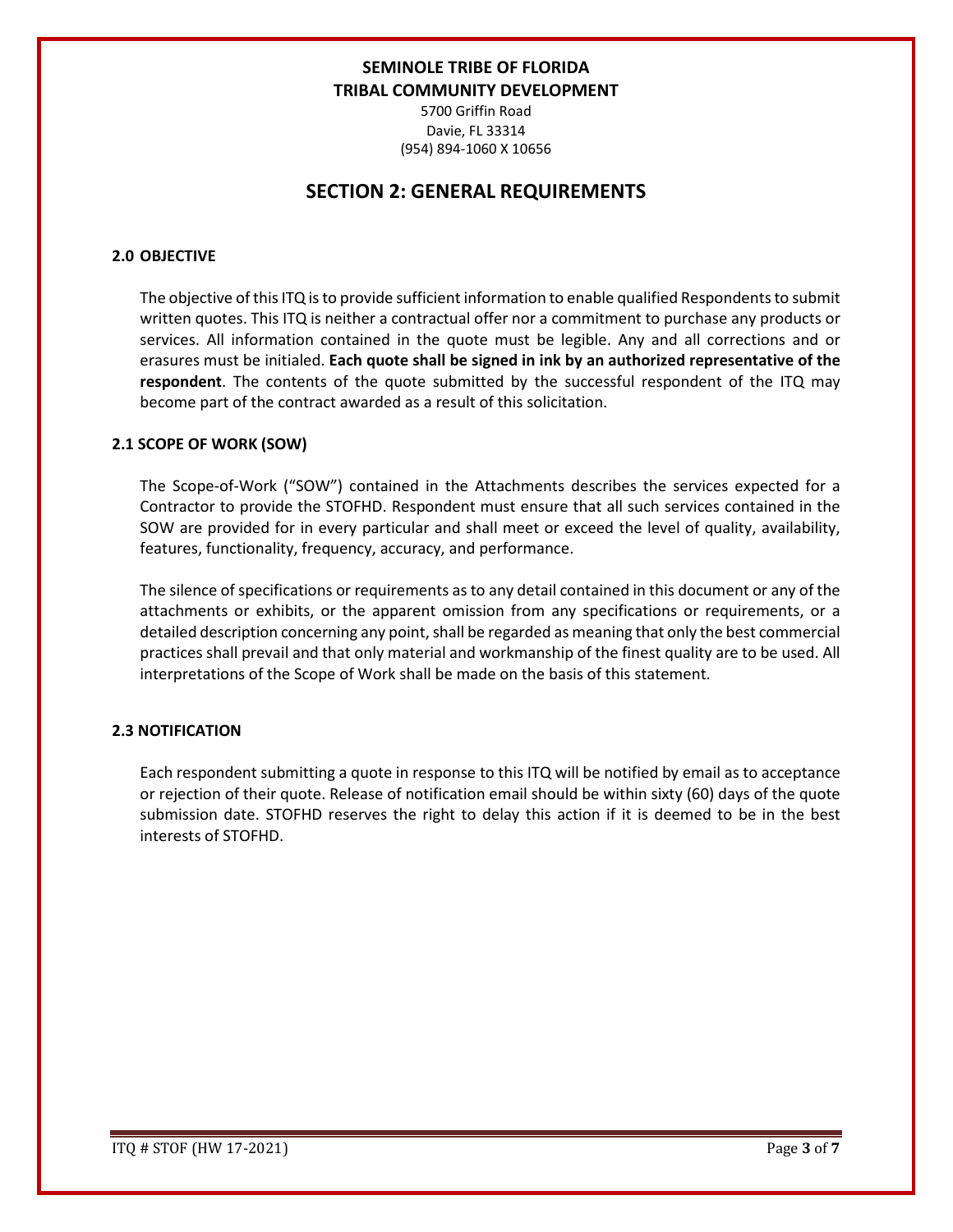5700 Griffin Road Davie, FL 33314 (954) 894-1060 X 10656

# **Housing Standardized Request for Repairs/Construction**

### **Bathroom:**

- All wood cabinets are required at all times, when like for like is stated if current cabinet is particle board, include in the bid the price to replace with all wood
- Dur-rock on walls in the shower or tub area
	- o All joints, corners and around windows must be sealed with red guard
	- o Extend the Dur-rock 2' on all sides beyond the shower or tub
- Shower floor mortar bed, no foam or any other products should be used
	- o Minimum 2-4% pre-slope
- Liner should be water tested for 24 hours
	- o Minimum 6 inches
- All floor tile should be slip/skid resistant
- Shower floor tile should be a maximum of 2x2 mesh
- Provide backing for all walls inside tub/shower area between 32" and 38"
- Faucets should be Kohler or Delta
- From shower diverter to shower head piping must be copper tubing and copper fittings o Secure the diverter and pipe fittings securely
- When tiling the walls extend 2 feet passed the shower or tub
- ADA bathroom the entire bathroom must be tile a minimum of 4 feet
- All toilets must be Kohler highline
- All exhaust must be vented through the roof or soffit
	- o The exhaust fan and light for the bathroom must be on the same switch
- All paint must be high gloss

### **Kitchen:**

- All wood cabinets are required at all times, when like for like is stated if current cabinet is particle board, include in the bid the price to replace with all wood.
- All sinks should be deep double drop in sinks
- Faucets should be Delta with a pull out spray hose
- Moisture resistant (purple) drywall
- Cabinet screws should be a minimum of  $2\frac{1}{2}$  inches
	- o Efforts should be made to find a stud
- If drywall is removed from floor to ceiling, blocking must be provided for upper and lower cabinets
- All microwave and kitchen hoods must be exhausted outside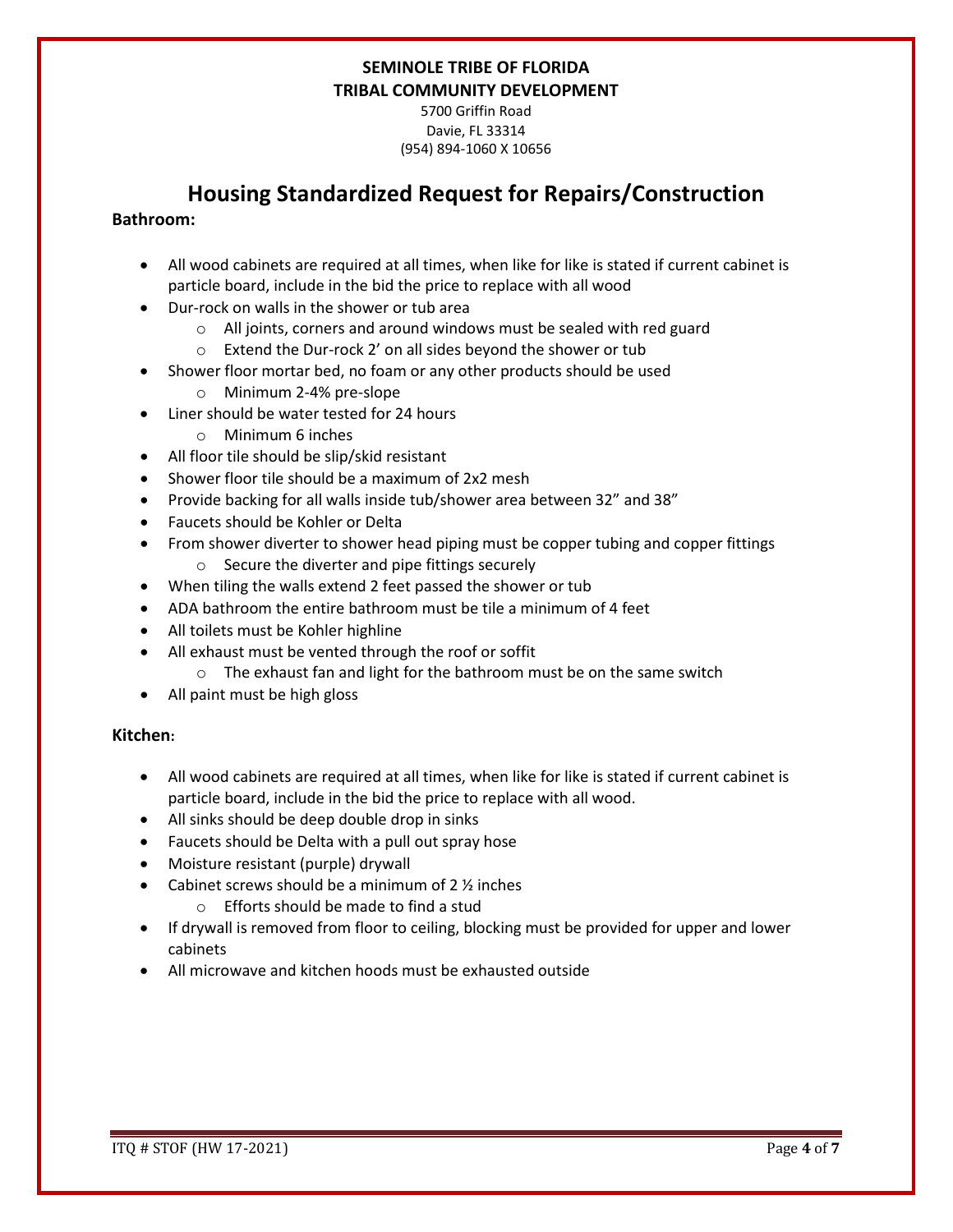5700 Griffin Road Davie, FL 33314 (954) 894-1060 X 10656

### **Mechanical/HVAC:**

- All AC units must be installed on a metal stand with a secondary pan and connect float switch
- A primary float switch must be installed and connected
- When replacing duct work all joints and seams must be taped and mastic
- All new HVAC units must be a minimum of 16 seer
- All flexible ducts must be a minimum of R8 R-value
- All disconnects should be the pull type non-fuse
- Rheem, Goodman, Night and Day units preferred
- Caulk around all AC vents
- Keyed lockout caps must be on all units

### **Water Heaters:**

- GE brand, replaced like for like gallon size
- Drain pan required
- TRV piped to the outside
- All water heaters should have a separate shut off switch
- New code required Energy conservation code chapter 4
- Heat traps are mandatory

### **General Notes:**

- Schedules must be submitted with all bids and updated any time there is a change
- Contractors are expected to work Monday-Friday, 8:00am-5:00pm unless otherwise specified by the project manager
- When installing new drywall in bedroom, living room etc., backing must be provided for TV's being mounted on the wall
- Place a chase and an outlet at the same area where backing is located
- Seal all recess lighting, caulk the lights to the ceiling
- Caulk around all exterior lights
- All exterior light fixtures must be LED
- Any penetration that are made through the wall to the exterior must be caulked or sealed
- Any new gutters must have leaf guard
- Any roof repairs/replacement must follow Miami-Dade standards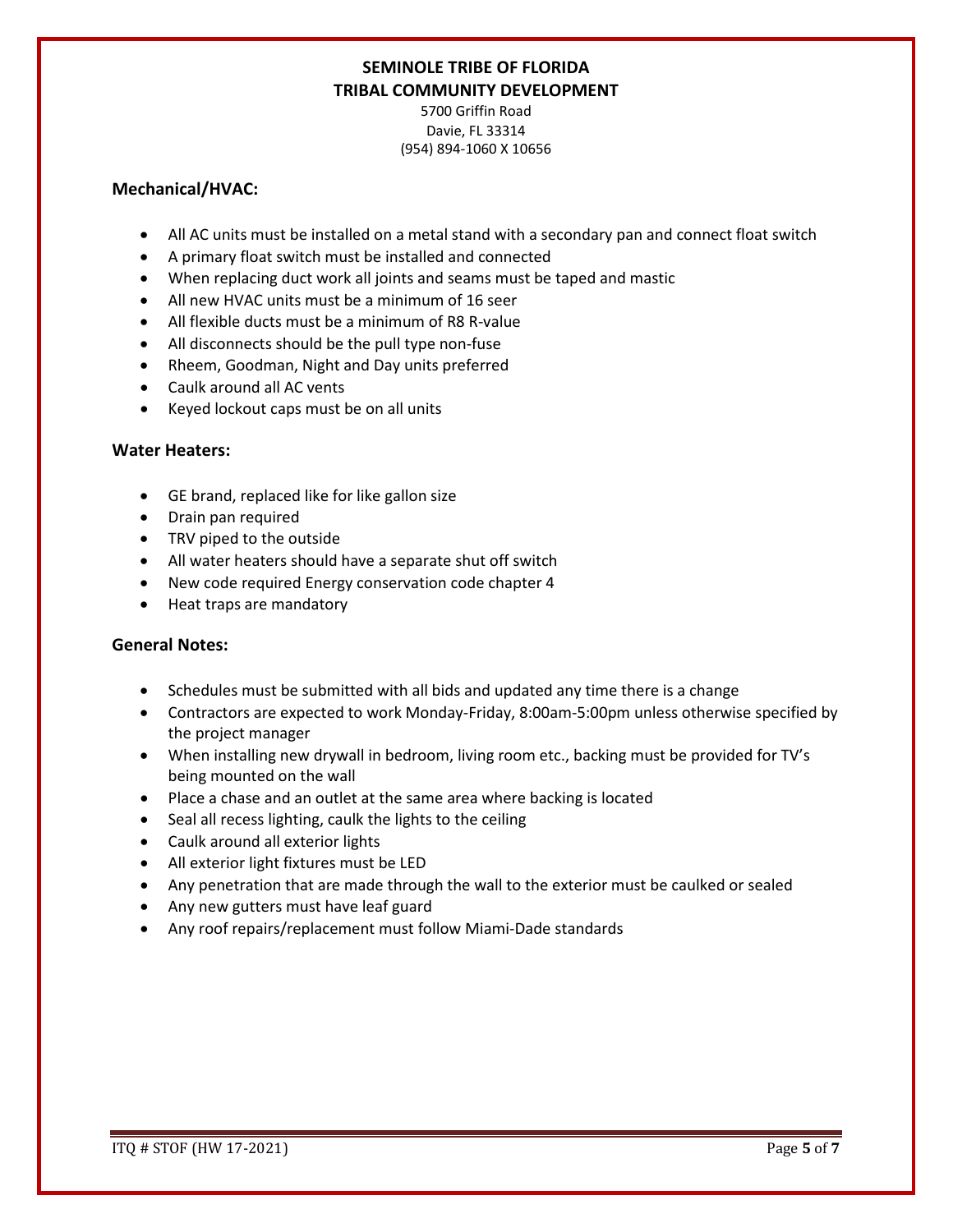5700 Griffin Road Davie, FL 33314 (954) 894-1060 X 10656

# **Scope of Work IAQ**

- Supply all labor and materials.
- All work performed shall be as per code(s).
- Place drop cloths, wall curtains, etc. to protect existing finishes, equipment, furniture, etc.
- **Schedule of Values and proposed Schedule shall be submitted with proposals.**
- Supply all drawings/prints and any other documentation needed by the Building Department.
- Clean up jobsite daily and before the final inspection of the completed job.
- Contact Housing Department for final inspection, prior to leaving the jobsite.

## **IAQ**

The Seminole Tribe of Florida (STOF) Housing Department is currently accepting bids from Florida Licensed Contractors for IAQ project located at 6311 N 35th Street, Hollywood, FL 33024

## **General**

- Set up containment area.
- Place an Air Scrubber inside the contained work area and run continually until the mold remediation portion of the project has been completed.

## **AC Closet**

- Remove Unit and Service
- Remove Bottom 6' of Drywall
- Clean and sanitize all framing materials.
- Replace drywall, baseboards, patch, texture and paint.
- Reinstall AC Unit on metal stand

## **Storage Closet**

- Remove bottom 2' of Drywall
- Clean and sanitize all framing material.
- Replace drywall, baseboards, patch, texture and paint.
- Patch, texture, prime and paint the whole closet

ITQ # STOF (HW 17-2021) Page **6** of **7**